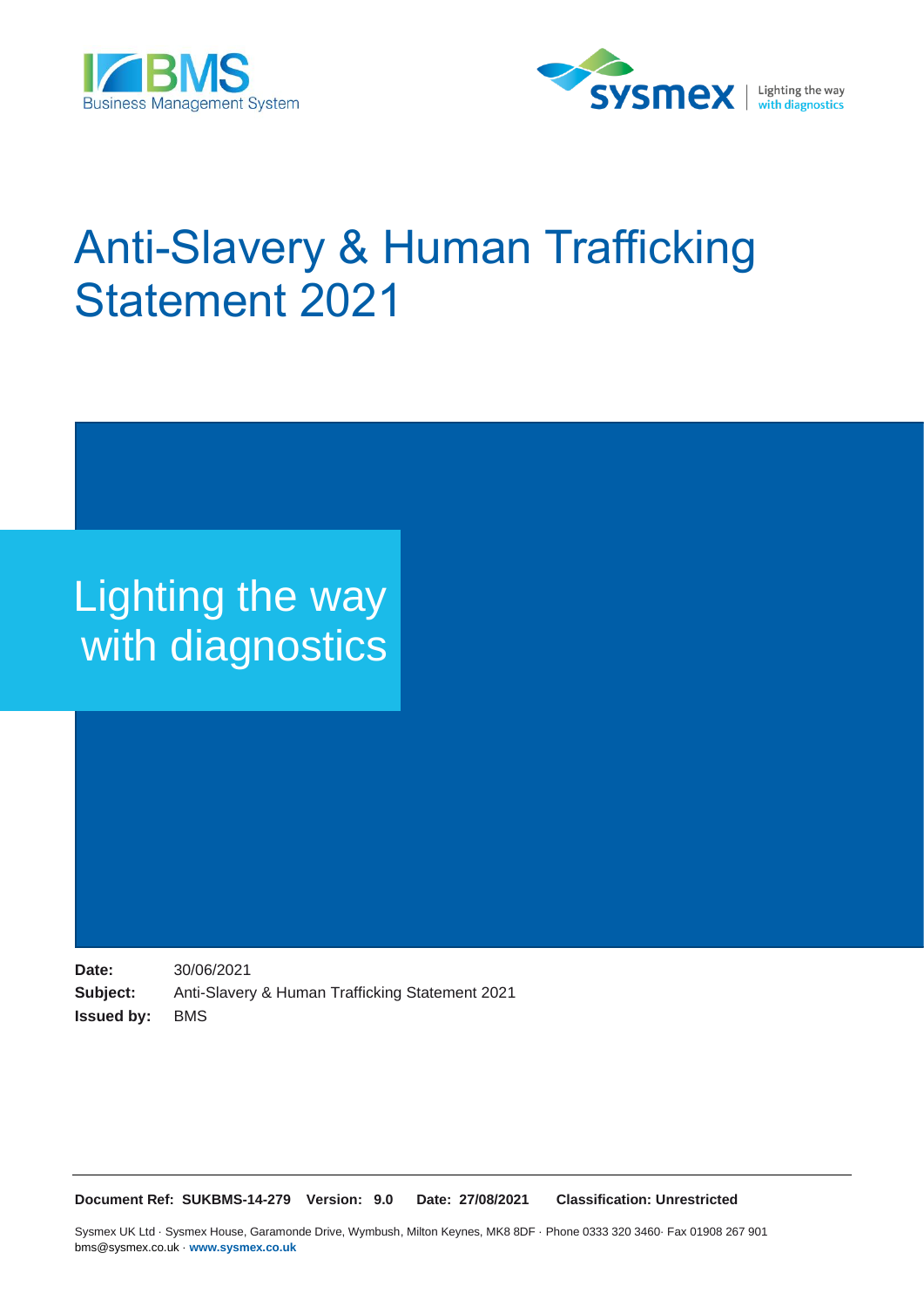



#### ORGANISATION'S STRUCTURE AND BUSINESS

Sysmex UK Ltd are a subsidiary of Sysmex Corporation currently ranked in the top 10 global in‐vitro diagnostic companies. Since its formation in 1991, Sysmex UK has grown to become one of the UK's leading diagnostic suppliers with a reputation for high quality products, service and reliability.

Sysmex UK Ltd are the distributors and support network for Sysmex automated haematology, coagulation, urine analysis and life-science diagnostic analysers, reagents and information systems for laboratories and healthcare facilities within the UK and Ireland.

The board of directors has overall responsibility for ensuring that this policy complies with the Company's legal and ethical obligations.

#### OUR SUPPLY CHAINS

Our Supply Chain is primarily from the EU and USA, we also acquire goods and services locally as required to operate our business, main office and warehouse.

The company's policy is to evaluate and risk assess all Suppliers to assess compliance to the Modern Slavery Act 2015 and the Corporate Compliance Code. The Company may terminate its commercial relationship with suppliers, contractors and other business partners if they breach this policy and/or are found to have been involved in modern slavery.

#### EMPLOYEE ADHERENCE

Sysmex UK ensures all employees conduct business with integrity and in a lawful manner and we have a number of policies and procedures which demonstrate our approach:

- Our employment practices are compliant with applicable employment and health and safety legislation and wherever possible we endeavor to exceed our legal obligations. Should we utilise agency staff, we require our supplier(s) to adhere to our supplier Compliance Code which requires suppliers to ensure that there is no modern slavery or human trafficking in their business.
- Compliance Code fully endorsed with a Whistle-blowing service that allows any employee or anyone linked to our organisation to report any suspected incidents.
- Promote a culture where employees raise concerns without fear of recrimination.

All Sysmex UK employees are held accountable for adhering to the Sysmex Compliance Code in all aspects of business, including dealings with suppliers. Employees are trained on specific responsibilities regarding the corporate social responsibility and labor standards.

Any employee who breaches this policy will face disciplinary action, up to and including summary dismissal for gross misconduct.

#### OUR POLICIES ON SLAVERY AND HUMAN TRAFFICKING

Our Anti-slavery and Human Trafficking Policy reflects our commitment to act ethically and with integrity in all our business relationships and informs all parties how to report any relevant concerns.

**Document Ref: SUKBMS-14-279 Version: 9.0 Date: 27/08/2021 Classification: Unrestricted**

Sysmex UK Ltd · Sysmex House, Garamonde Drive, Wymbush, Milton Keynes, MK8 8DF · Phone 0333 320 3460· Fax 01908 267 901 bms@sysmex.co.uk · **www.sysmex.co.uk** 2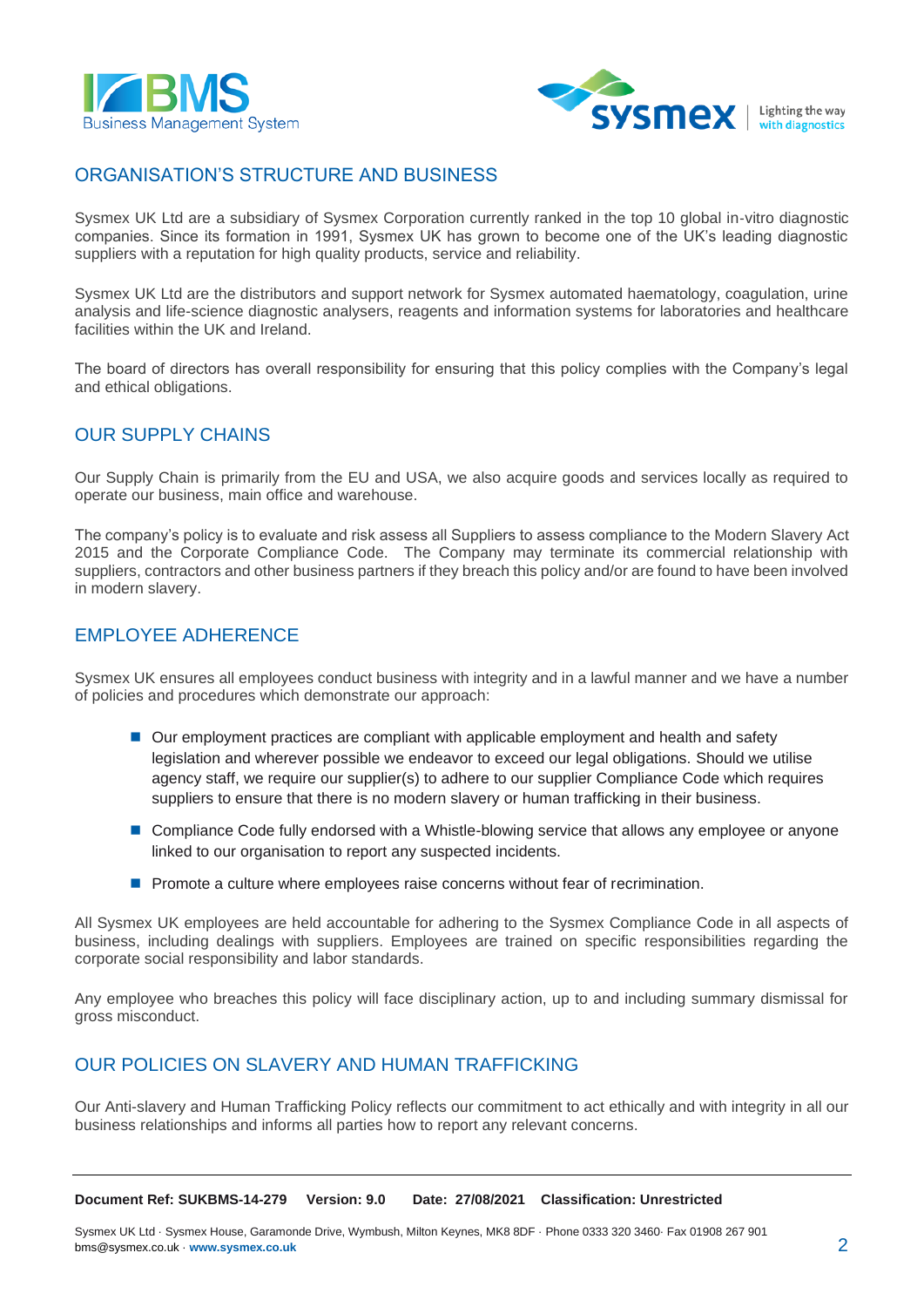



### OUR EFFECTIVENESS IN COMBATING SLAVERY AND HUMAN TRAFFICKING

The below statement details the steps we have taken throughout the financial year and an evaluation of our progress.

| Year                          | 2020                                                                                                                                                                               | Performance Indicator                                                                                                  |
|-------------------------------|------------------------------------------------------------------------------------------------------------------------------------------------------------------------------------|------------------------------------------------------------------------------------------------------------------------|
| Quarter 1                     | <b>Training &amp; Awareness</b><br>Continued use of E-Learning platforms<br>to train new and existing employees on<br>the requirements of the Modern Slavery<br>Act.               | 100% Achievement - Employees<br>trained and passed internal online<br>testing.                                         |
| Quarter 2<br>and<br>Quarter 3 | <b>Supplier Risk Assessment</b><br>Work with Internal and External<br>stakeholders to implement enhanced<br>procedures for high risk industries such<br>as hospitality and travel. | 100% Achievement of new Supplier<br>Approval system enhancements -<br>Full review and signoff of adapted<br>processes. |
| Quarter 4                     | <b>Audits</b><br>Conduct compliance audits in line with<br>company policy and procedures                                                                                           | <b>100% Compliance Audit Result</b>                                                                                    |

The statement is made pursuant to the Modern Slavery Act 2015 and constitutes our organization's slavery and human trafficking statement for the current financial year.

**Document Ref: SUKBMS-14-279 Version: 9.0 Date: 27/08/2021 Classification: Unrestricted**